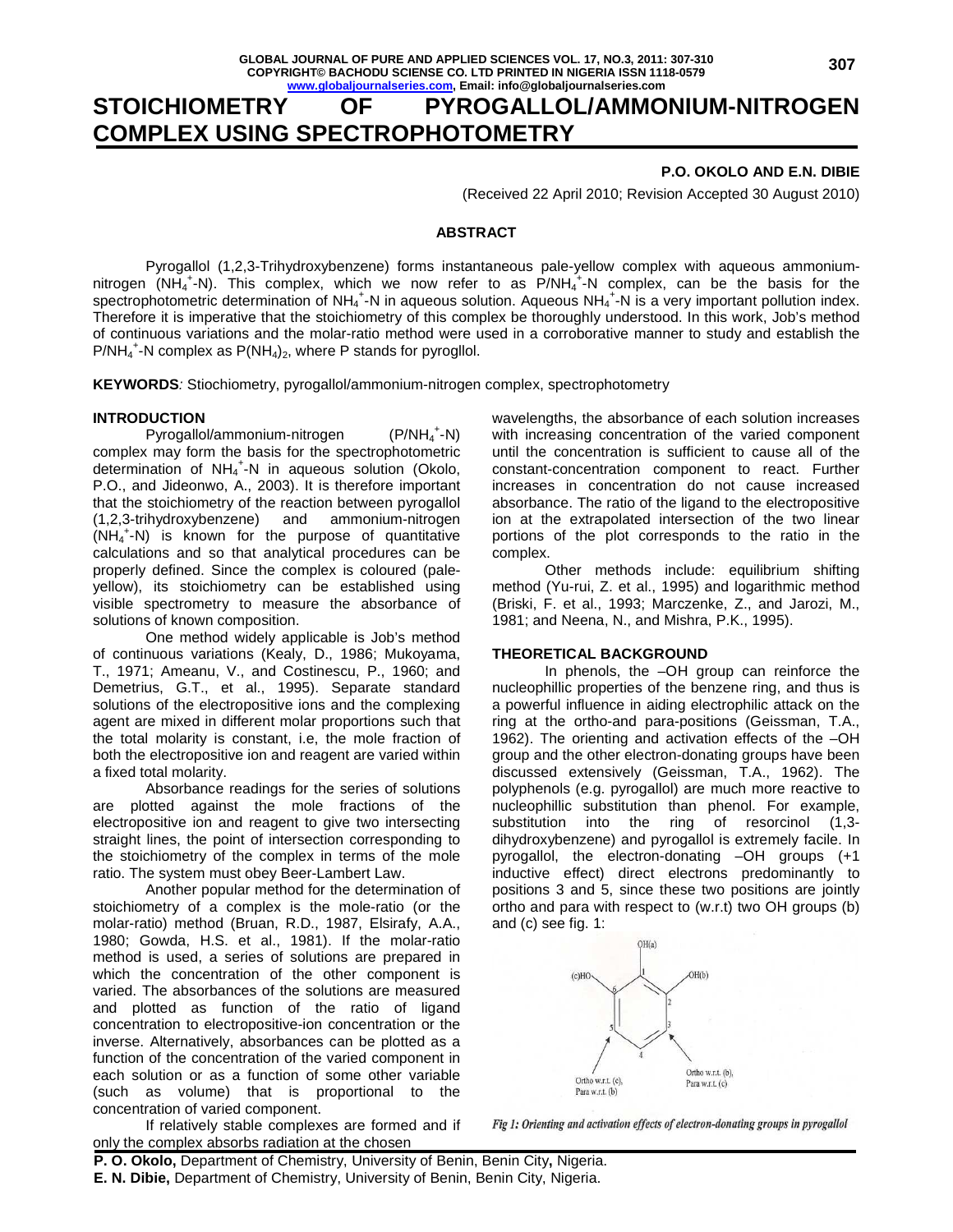This makes the positions 3 and 5 most susceptible to attacks by incoming electrophiles. Only one-OH group, (a), is directing electrons to position 4 [position 4 is para to (a)], and so this position is comparatively less susceptible to attacks by incoming electorphiles.

From the foregoing and with  $NH_4^+$  as the electrophile, the reaction between pyrogallol and ammonium ion in aqueous solution may therefore be written as in fig. 2:



Pyrogallol/NH<sub>4</sub>+ complex

# **Fig 2: chemistry of pyrogallol/NH<sup>4</sup> + reaction**

### **MATERIALS AND METHODS**

### **a. Materials and Reagents**

 Unicam sp 500 series ultraviolet and visible spectrophotometer with matched 1-cm silica cells, model 3020 pH meter (Jenway), analytical balance, volumetric (calibrated) flasks, beakers and conical flasks. All reagents were of Analar quality and from BDH only: HCl, NaOH,  $(NH_4)_2HPO_4$ , pyrogallol  $[C_6H_3 (OH)_3]$ , distilled water.

### **b. Preparation of Reagents**

**i. For Job's method of continuous variations: Solution A: 848.505gmL-1 or 0.06M in NH<sup>4</sup> + -N**  1.00g (NH<sub>4</sub>)<sub>2</sub>HPO<sub>4</sub> (previously dried at 105<sup>°</sup>C to a constant weight) was weighed out using analytical balance. This was dissolved in distilled water and finally diluted to 250mL in a calibrated (volumetric) flask.

## **Solution 1: 2.0 x 10-3M NH<sup>4</sup> + -N**

 8.33mL of solution A was pipette into a 250-mL calibrated flask and made up to mark with distilled water. This was 2.0 x  $10^{-3}$  moll<sup>1</sup> in NH<sub>4</sub><sup>+</sup>-N and labelled solution 1.

### **Solution 2: 2.0 x 10-3M pyrogallol:**

0.063g pyrogallol (earlier dried at  $105^{\circ}$ C to a constant weight) was weighed out, dissolved in distilled water and finally diluted to 250mL in a calibrated flask. This was 2.0 x  $10^{-3}$  moll<sup>-1</sup> in pyrogallol and labelled solution 2.

# **ii. For Molar-ratio Method:**

 **Solution A: 848.505 gmL-1 or 0.06M in NH<sup>4</sup> + -N**  This was the same "solution A" as prepared under job's method of continuous variations.  **Solution B: 1.0% (m/v) or 0.079M pyrogallol**  1.00g pyrogallol was weight out, dissolved in distilled water and finally diluted to 100mL in a calibrated flask. This was 1.0% (m/v) or 0.079M

# in pyrogallol and labeled solution B.

# **c. Stoichiometry Determinations**

### **i. Job's Method:**

Nine (9) solutions of  $NH_4^+$ -N/pyrogallol complex were prepared by mixing solutions 1 and 2 dispensed from separate burettes into 100-mL conical flasks and according to the following scheme (Table 1).

| Table 1: Job's method for determining the                           |
|---------------------------------------------------------------------|
| stoichiometry of NH <sub>4</sub> <sup>+</sup> -N/pyrogallol complex |

| S/N | mL of<br>solution | mL of<br>solution 2 | Mole fraction of<br>pyrogallol, X |
|-----|-------------------|---------------------|-----------------------------------|
| 1   | 45                | 5                   | 0.1                               |
| 2   | 40                | 10                  | 0.2                               |
| 3   | 35                | 15                  | 0.3                               |
| 4   | 30                | 20                  | 0.4                               |
| 5   | 25                | 25                  | 0.5                               |
| 6   | 20                | 30                  | 0.6                               |
| 7   | 15                | 35                  | 0.7                               |
| 8   | 10                | 40                  | 0.8                               |
| 9   | 5                 | 45                  | 0.9                               |

35 minutes were allowed for maximum colour development, and their pH was adjusted to 7.0, using 1.00M HCl or 1.00M NaOH solutions. Absorbance readings were taken at 400nm in matched 1-cm silica cells. Distilled water was used as blank. Also, the absorbance reading of solution 1 was taken at 400nm in matched 1-cm silica cells.

### **Ii Molar-ratio Method**

Nine (9) solutions of  $NH_4^+$ -N/pyrogallol complex were prepared by keeping the concentration of pyrogallol constant at 1.0 x 10<sup>-3</sup>M and varying that of  $NH_4^+$ -N (Table 2) according to the scheme: 0.00, 0.42, 0.83, 1.25, 1.67, 2.08, 2.50, 2.92, 3.33 and 3.75mL of solution A were respectively pipette into ten 25-mL calibrated flasks.

> 0.32mL of solution B was added to each flask and made up to mark with distilled water. 35 minutes were allowed for maximum colour development. Their pH was adjusted to 7.0 with 1.00M HCl or 1.00M NaOH solutions. The absorbance reading of each reaction mixture was taken against the reagent blank (first flask) at 400nm in matched 1-cm silica cells.

### **Table 2: Molar-ratio method for determining the stoichiometry of NH<sup>4</sup> + -N/pyrogallol complex**

| S/N   | Pyrogallol conc.<br>$(moll-1)$ | $NH_4$ <sup>+</sup> -N conc<br>(moll <sup>-1</sup> ) x $10^{-3}$ |
|-------|--------------------------------|------------------------------------------------------------------|
| 1     | $1 \times 10^{-3}$             | 1.0                                                              |
| 2     | $1 \times 10^{-3}$             | 2.0                                                              |
| 3     | $1 \times 10^{-3}$             | 3.0                                                              |
| 4     | $1 \times 10^{-3}$             | 4.0                                                              |
| 5     | $1 \times 10^{-3}$             | 5.0                                                              |
| 6     | $1 \times 10^{-3}$             | 6.0                                                              |
| 7     | $1 \times 10^{-3}$             | 7.0                                                              |
| 8     | $1 \times 10^{-3}$             | 8.0                                                              |
| 9     | $1 \times 10^{-3}$             | 9.0                                                              |
| Blank | $1 \times 10^{-3}$             | 0.00                                                             |

### **RESULTS AND DISCUSSION**

### **1. Job's method**

The molar absorptivity  $(\epsilon)$  of solution 1 was calculated using the Beer-Lambert Law:

$$
A_{(NH_4^+-N)} = \mathcal{E}_{(NH_4^+-N)} b.c
$$
 (1)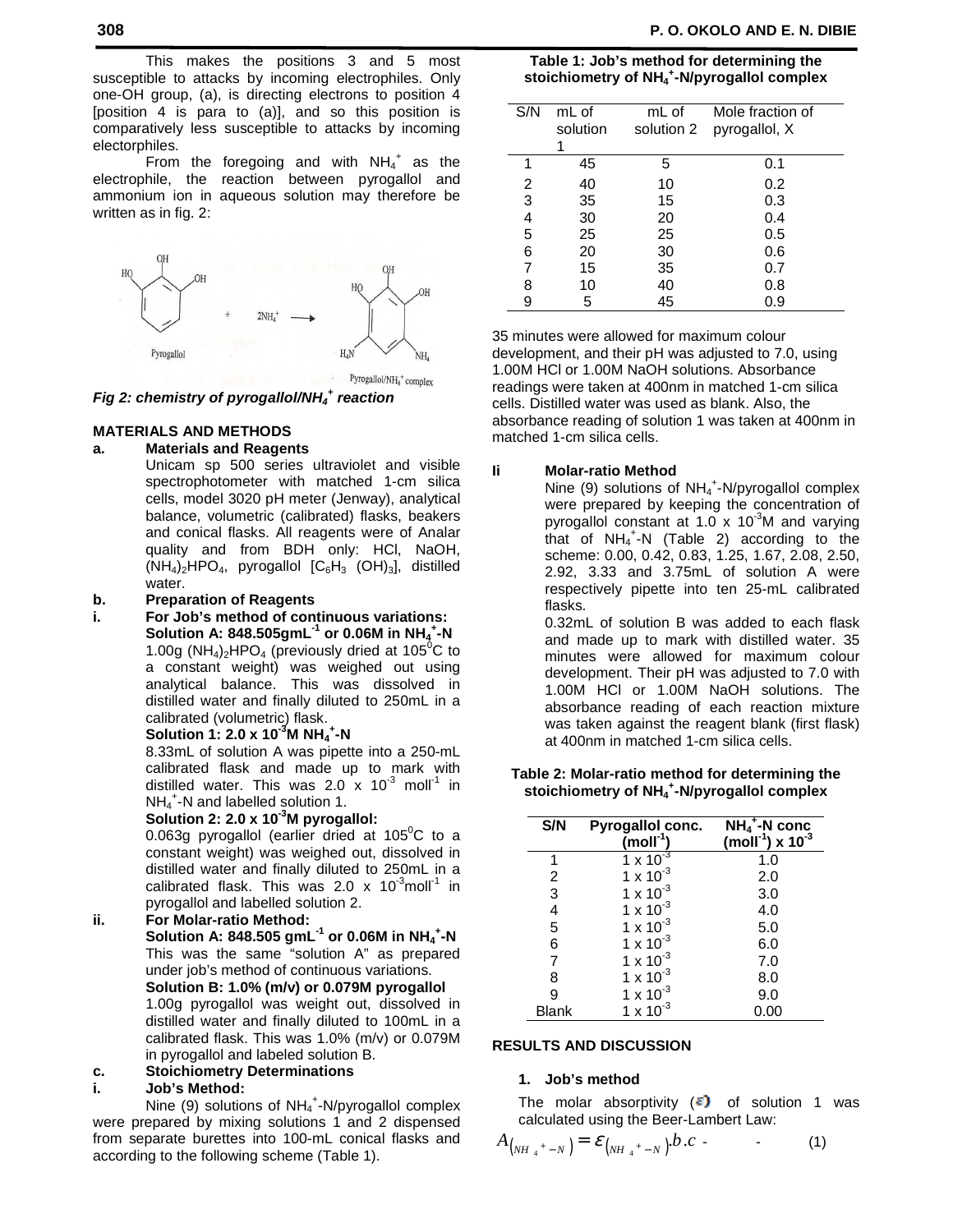Where 
$$
A_{(NH_4^+-N)}
$$
 is the measured absorbance of

solution 1,  $\mathcal{E}_{\left( NH_4^+-N\right)}$  is the molar absorptivity of solution 1, b is the path-length of the cell in cm and c is the concentration of  $NH_4^+$ -N in solution 1 (mol1<sup>-1</sup>). The corrected absorbance,  $A_c$ , for each of the 9 reaction mixtures were calculated, (Table 3), using the relation.

$$
Ac = A - \left[ \varepsilon_{(NH_4^{-+} - N)} (1 - x) b.c. \right].
$$
 (2)

Where A is the uncorrected absorbance for each of the 9 reaction mixtures, and x is the mole fraction of pyrogallol. A graph of  $A_c$  against x was plotted and the value of x, where the extrapolated straight-line portions of the graph intersected, was located (Fig. 3)

The stoichiometry of  $NH_4$ <sup>+</sup>-N/pyrogallol complex was established by evaluating "n" in the expression

$$
x = \frac{n}{1+n} \qquad (3)
$$

From Table 3 and figure 3, the value of x (the mole fraction of pyrogallol) at the point of inflection was 0.4.

$$
But x = \frac{n}{1+n}
$$

Where n is the number of moles of pyrogallol that reacts with one mole of  $NH_4$ <sup>+</sup>-N.

Therefore,

$$
0.4 = \frac{n}{1+n}
$$

or

 $n = 0.6667$ 

Substituting for n in the formular,  $NH_4(P)_n$ , gives  $NH_4(P)_{0.6667}$ 

or

 $(NH_4)_2$   $(P)_{1.3}$ 

or

 $(NH4)_2$  (P)<sub>1</sub>

The stoichiometry of the  $NH_4$ <sup>+</sup>-N/pyrogallol complex may therefore be established as  $P(NH_4)_2$ . Alternatively,

$$
x = \frac{[P]}{[P] + [NH_{4}]}
$$

From graph (fig 3)

$$
x = 0.4 = \frac{4}{10} = \frac{1}{2.5} \approx \frac{1}{3}
$$

 $\therefore$   $[P] = 1$  *and*  $[MH_4] = 3 - 1 = 2$ The stoichiometry may therefore be established as  $P(NH_4)_2$ 

### **ii. Molar-ratio Method**

 A plot of absorbance against mole ratio,  $\lfloor NH_{4} \rfloor/\lfloor P \rfloor$ , was made (Table 4 and fig. 4) and the value of mole ratio, where the extrapolated straight-line portions of the graph intersected, was located. From Table 4 and figure 4, the value of mole ratio at the point of inflection was 2.

That is 
$$
\frac{\begin{bmatrix} NH & 1 \end{bmatrix}}{\begin{bmatrix} P & 1 \end{bmatrix}} = \frac{2}{1}
$$

The stoichiometry of the  $NH_4^+$ -N/pyrogallol complex may therefore be established as  $P(NH_4)_2$ 

| Table 3: Stoichiometry of pyrogallol/ NH <sub>4</sub> <sup>+</sup> -N |
|-----------------------------------------------------------------------|
| complex (Job's method of continuous variations)                       |

| S/N                                                   | Mole<br>fraction of | Absorba<br>nce(A) | Corrected<br>Absorbance |
|-------------------------------------------------------|---------------------|-------------------|-------------------------|
|                                                       | Pyrogallol          |                   | (Ac)                    |
|                                                       | (x)                 |                   |                         |
| 1                                                     | 0.1                 | 0.360             | 0.356                   |
| 2                                                     | 0.2                 | 0.490             | 0.486                   |
| 3                                                     | 0.3                 | 0.540             | 0.537                   |
| 4                                                     | 0.4                 | 0.560             | 0.557                   |
| 5                                                     | 0.5                 | 0.550             | 0.548                   |
| 6                                                     | 0.6                 | 0.540             | 0.538                   |
| 7                                                     | 0.7                 | 0.500             | 0.499                   |
| 8                                                     | 0.8                 | 0.430             | 0.429                   |
| 9                                                     | 0.9                 | 0.360             | 0.360                   |
| $\Lambda$ booshonaa af aalutan 1<br>$\Omega$ $\Omega$ |                     |                   |                         |





**Table 4: Stiochiometry of pyrogallol/NH<sup>4</sup> + -N complex (Molar-ratio method)** 

| S/N          | mL of  | mL of  | Mole ratio: | Absorbance |
|--------------|--------|--------|-------------|------------|
|              | Soln A | Soln B | [NH4]/ [P]  | (400nm)    |
| <b>Blank</b> | 0.00   | 0.32   | 0.00        | 0.00       |
| 1            | 0.42   | ,,     | 1.00        | 0.41       |
| 2            | 0.83   | ,,     | 2.00        | 0.43       |
| 3            | 1.25   | ,,     | 3.00        | 0.43       |
| 4            | 1.67   | ,,     | 4.00        | 0.42       |
| 5            | 2.08   | ,,     | 5.00        | 0.41       |
| 6            | 2.50   | ,,     | 6.00        | 0.40       |
| 7            | 2.92   | ,,     | 7.00        | 0.39       |
| 8            | 3.33   | ,,     | 8.00        | 0.38       |
| 9            | 3.75   | ,,     | 9.00        | 0.38       |